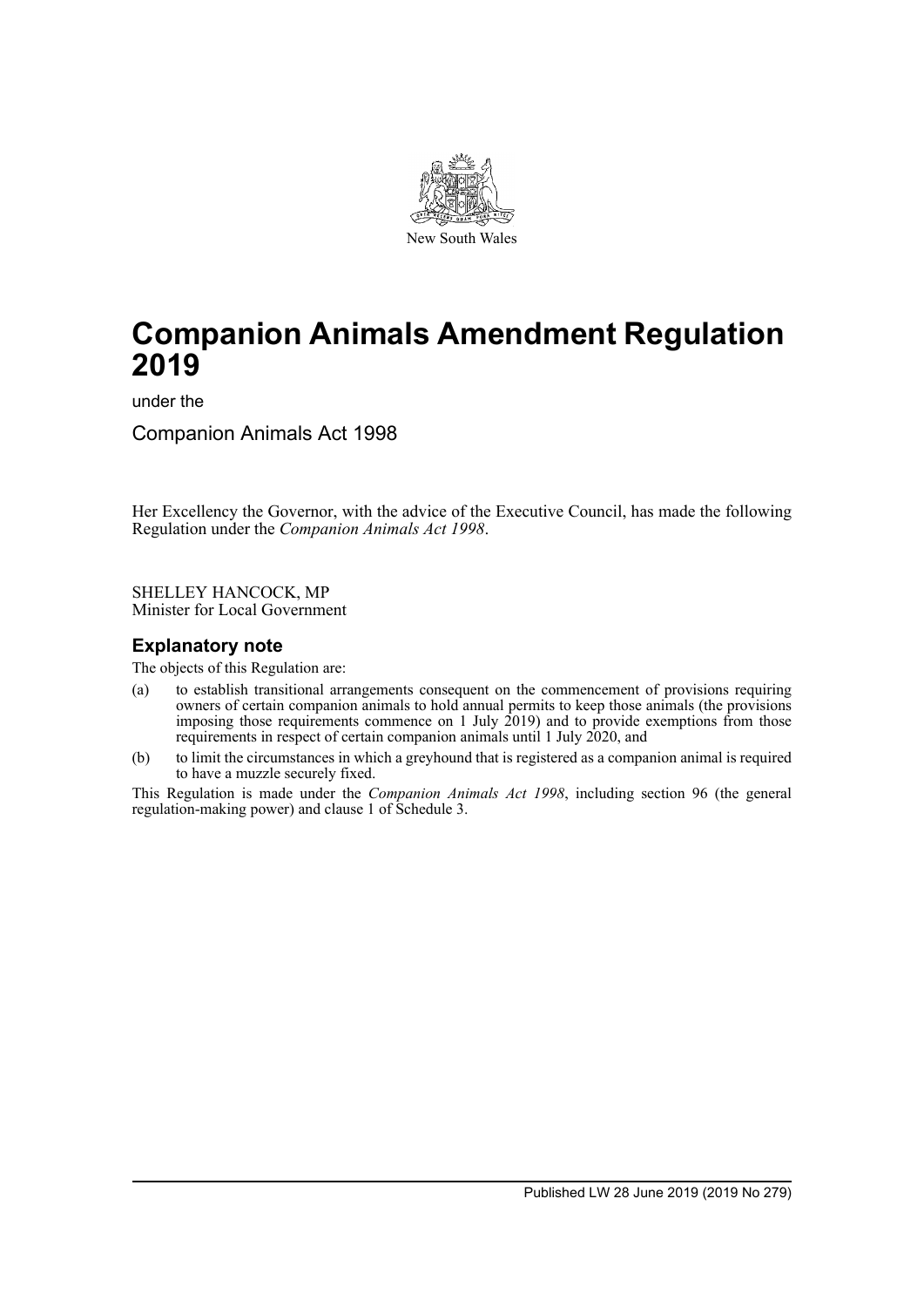# **Companion Animals Amendment Regulation 2019**

under the

Companion Animals Act 1998

#### **1 Name of Regulation**

This Regulation is the *Companion Animals Amendment Regulation 2019*.

#### **2 Commencement**

This Regulation commences on the day on which it is published on the NSW legislation website.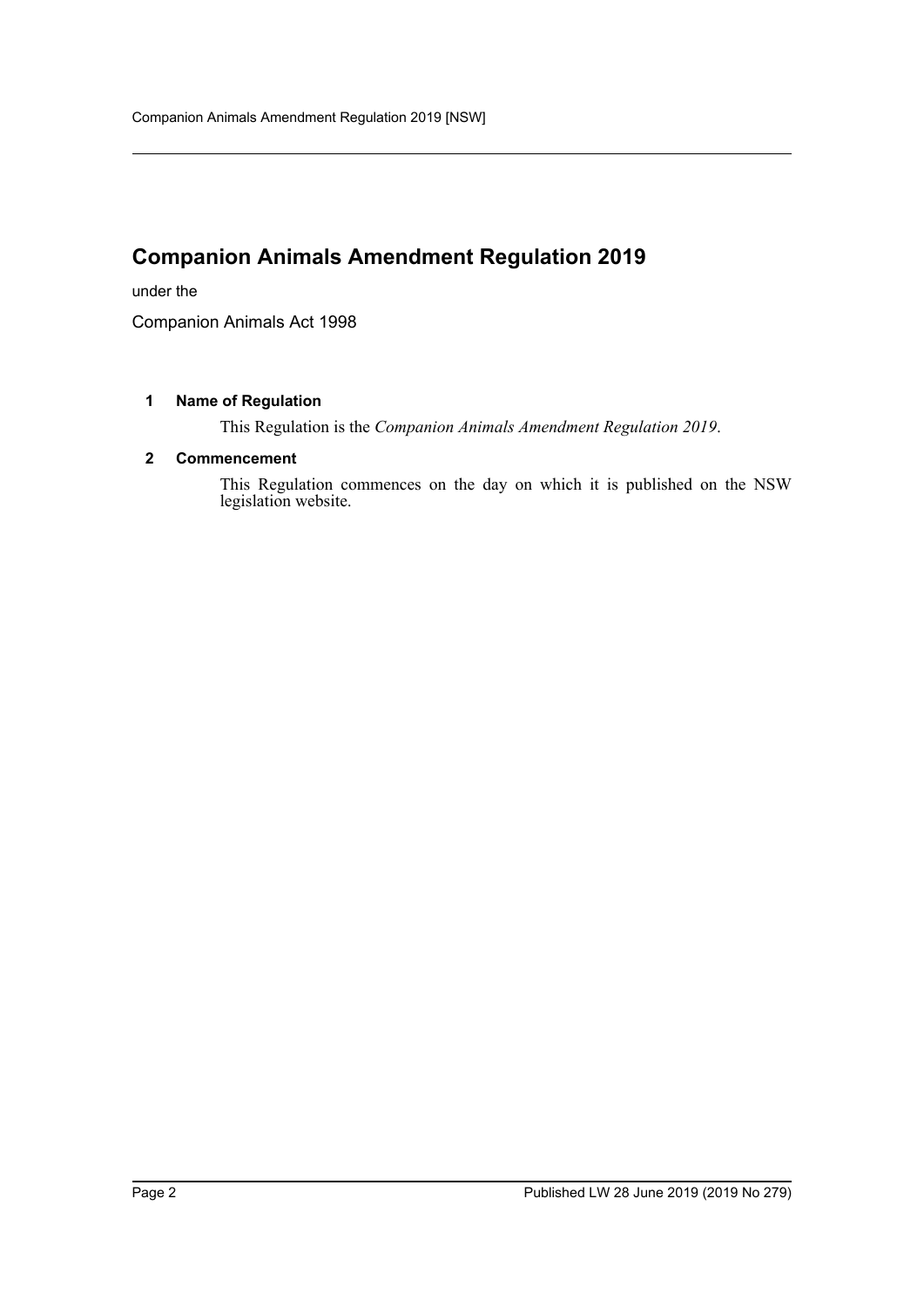# **Schedule 1 Amendment of Companion Animals Regulation 2018**

### **[1] Clause 42 Muzzling requirements**

Omit clause 42 (2) and (3). Insert instead:

- (2) However, a greyhound is exempt from the requirement under section 15 of the Act to have a muzzle securely fixed on its mouth if:
	- (a) the greyhound is registered, and
	- (b) in addition, if the greyhound is in a declared off-leash area (under section 13 (6) of the Act)—the greyhound has successfully completed an approved greyhound re-training program and either:
		- (i) the greyhound is wearing an approved collar, or
		- (ii) the person in charge of the greyhound is in possession of a proof of completion card certifying that the greyhound has successfully completed the program.
- (3) Despite subclause (2), the exemption from section 15 of the Act does not apply to a greyhound that is a dangerous dog, a menacing dog or a restricted dog.

## **[2] Clause 42 (4)**

Insert in alphabetical order:

*proof of completion card* means a card, of a kind approved by the Departmental Chief Executive for the purposes of this clause, certifying the successful completion of an approved greyhound re-training program.

### **[3] Schedule 3**

Insert after Schedule 2:

# **Schedule 3 Savings and transitional provisions**

### **1 Definition**

In this Schedule:

*2018 amending Act* means the *Companion Animals and Other Legislation Amendment Act 2018*.

#### **2 Permit for cats that are not desexed before permit requirement imposed by 2018 amending Act**

- (1) For the purposes of clause 9 (2) of Schedule 3 to the Act, the period of 12 months after the commencement of section 11B (as inserted by the 2018 amending Act) is prescribed.
- (2) A cat that was born after the commencement of section 11B, but before 1 July 2020, is exempt from the requirement imposed by that section until 1 July 2020.

#### **3 Permit for dogs declared dangerous before permit requirement imposed by 2018 amending Act**

(1) For the purposes of clause 10 (2) of Schedule 3 to the Act, the period of 12 months after the commencement of section 11C (as inserted by the 2018 amending Act) is prescribed.